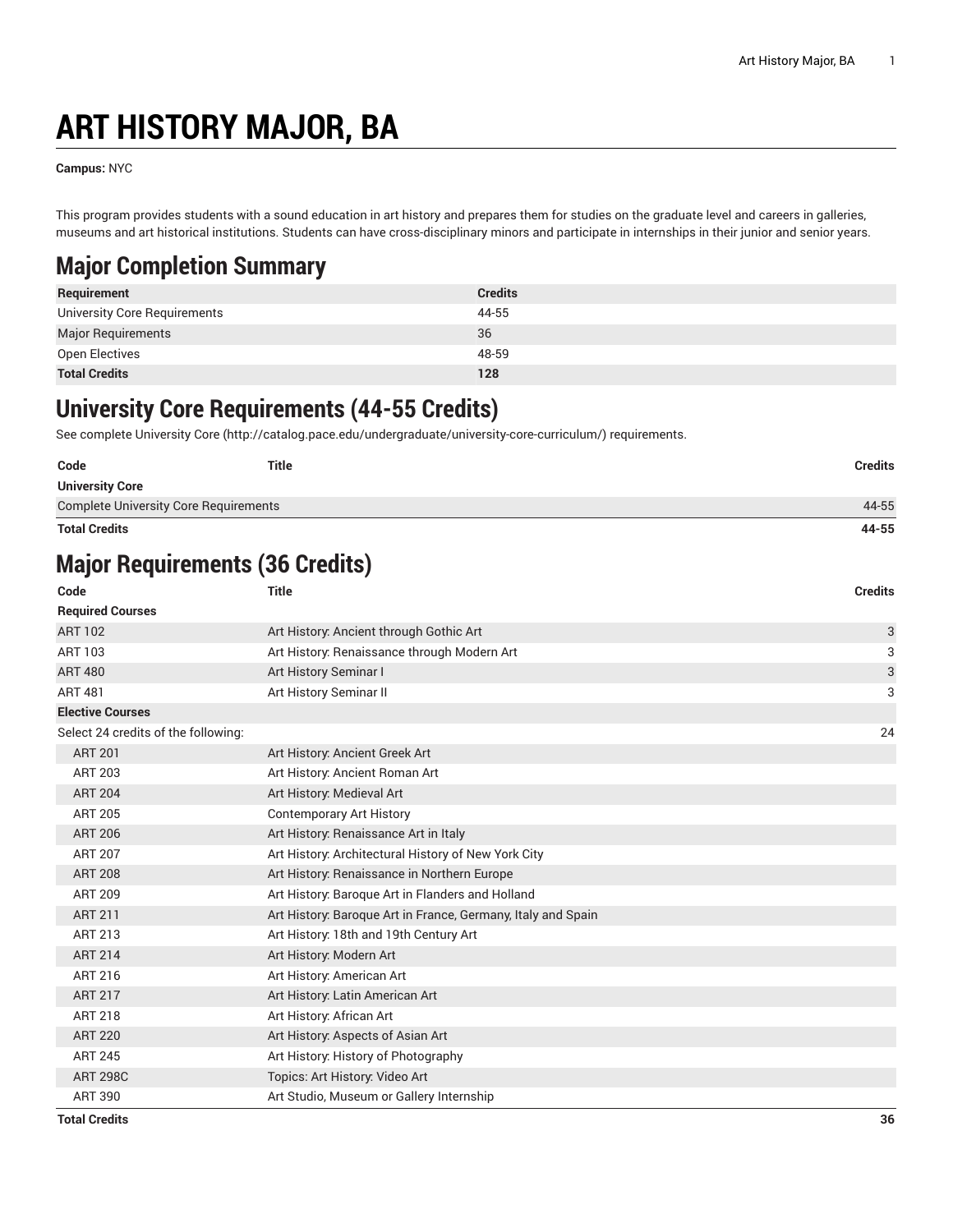## **Open Electives (48-59 Credits)**

| Code                                            | <b>Title</b>                                             | <b>Credits</b>            |
|-------------------------------------------------|----------------------------------------------------------|---------------------------|
| <b>Open Electives</b>                           |                                                          |                           |
| Select 48-59 credits                            |                                                          | 48-59                     |
| <b>Total Credits</b>                            |                                                          | 48-59                     |
| Course                                          | <b>Title</b>                                             | <b>Credits</b>            |
| <b>First Year</b>                               |                                                          |                           |
| Fall                                            |                                                          |                           |
| <b>ENG 110</b>                                  | Composition                                              | 3                         |
| <b>ART 102</b>                                  | Art History: Ancient through Gothic Art                  | 3                         |
| <b>COM 200</b>                                  | <b>Public Speaking</b>                                   | 3                         |
| Take any one remaining Area of Knowledge course |                                                          | $\sqrt{3}$                |
| Open elective course                            |                                                          | 3                         |
| <b>UNV 101</b>                                  | First-Year Seminar. Introduction to University Community | $\mathbf{1}$              |
|                                                 | <b>Credits</b>                                           | 16                        |
| <b>Spring</b>                                   |                                                          |                           |
| <b>ENG 120</b>                                  | <b>Critical Writing</b>                                  | 4                         |
| <b>ART 103</b>                                  | Art History: Renaissance through Modern Art              | 3                         |
| Take any one remaining Area of Knowledge course |                                                          | 3                         |
| Open elective course                            |                                                          | 3                         |
| Open elective course                            |                                                          | $\sqrt{3}$                |
|                                                 | <b>Credits</b>                                           | 16                        |
| <b>Second Year</b>                              |                                                          |                           |
| Fall                                            |                                                          |                           |
| <b>CS 121</b>                                   | <b>Computer Programming I</b>                            | 4                         |
| <b>MAT 102</b>                                  | Mathematics for Life                                     | 3                         |
| One 200-level elective course in ART            |                                                          | $\ensuremath{\mathsf{3}}$ |
| One 200-level elective course in ART            |                                                          | 3                         |
| Take any one remaining Area of Knowledge course |                                                          | $\sqrt{3}$                |
|                                                 | <b>Credits</b>                                           | 16                        |
| <b>Spring</b>                                   |                                                          |                           |
| <b>ENG 201</b>                                  | Writing in the Disciplines                               | 3                         |
| One 200-level elective course in ART            |                                                          | 3                         |
| One 200-level elective course in ART            |                                                          | $\ensuremath{\mathsf{3}}$ |
| Lab science course                              |                                                          | 3                         |
| Take any one remaining Area of Knowledge course |                                                          | 3                         |
| Open Elective Course                            |                                                          | 3                         |
|                                                 | <b>Credits</b>                                           | 18                        |
| <b>Third Year</b>                               |                                                          |                           |
| Fall                                            |                                                          |                           |
|                                                 | First Second Language Course. See Advisor for guidelines | 3                         |
| One 200-level elective course in ART            |                                                          | 3                         |
| One 200-level elective course in ART            |                                                          | 3                         |
| Take any one remaining Area of Knowledge course |                                                          | 3                         |
| Open elective course                            |                                                          | 3                         |
|                                                 | <b>Credits</b>                                           | 15                        |
| <b>Spring</b>                                   |                                                          |                           |
| Second Language Course, if applicable           |                                                          | 3                         |
| One 200-level elective course in ART            |                                                          | 3                         |
| One 200-level elective course in ART            |                                                          | 3                         |
| Take any one remaining Area of Knowledge course |                                                          | 3                         |
|                                                 |                                                          |                           |